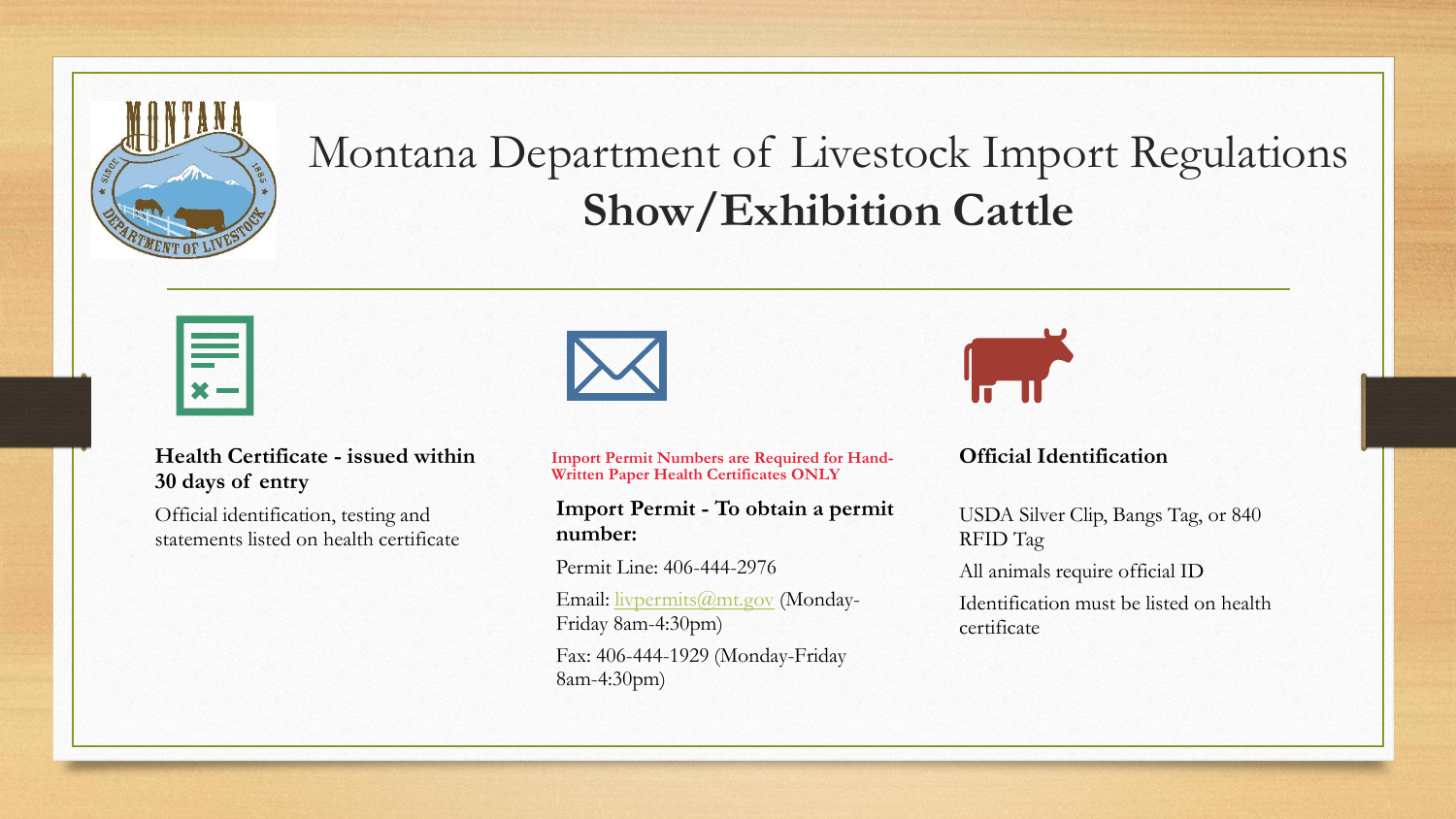

# **Show/Exhibition Cattle Import**

Testing Requirements

#### **Tuberculosis (TB)**

Dairy Breeds Only

• One negative TB test within 60 days prior to entry.

### **Trichomoniasis**

Bulls for exhibition or competition:

- No testing required
- Bulls for sale purposes:
- Virgin bulls less than 12 months of age
- o No testing required
- Virgin bulls 12-24 months of age

o No testing required

Non-virgin bulls and bulls greater than 24 months of age

• One single negative PCR within 60 days

o Void upon commingling with female cattle

\*Pooled PCRs are acceptable